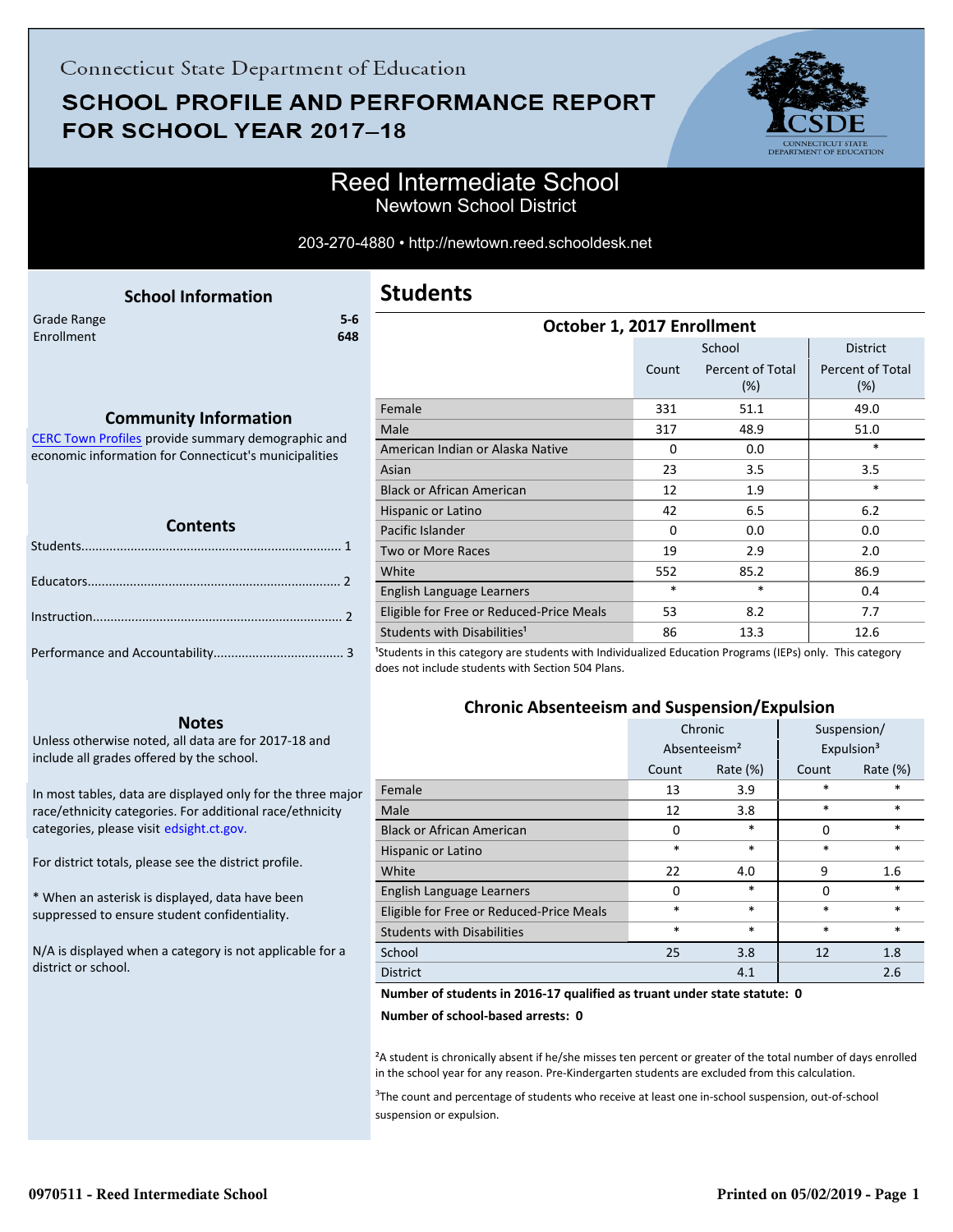# School Profile and Performance Report for School Year 2017-18 Reed Intermediate School Newtown School District

### **Educators**

|  | Full-Time Equivalent (FTE) <sup>1</sup> Staff |  |
|--|-----------------------------------------------|--|
|--|-----------------------------------------------|--|

|                                                           | FTF  |
|-----------------------------------------------------------|------|
| <b>General Education</b>                                  |      |
| Teachers and Instructors                                  | 43.9 |
| Paraprofessional Instructional Assistants                 | 3.6  |
| <b>Special Education</b>                                  |      |
| Teachers and Instructors                                  | 6.0  |
| Paraprofessional Instructional Assistants                 | 21.8 |
| <b>Administrators, Coordinators and Department Chairs</b> |      |
| School Level                                              | 2.0  |
| Library/Media                                             |      |
| Specialists (Certified)                                   | 1.0  |
| Support Staff                                             | 0.8  |
| Instructional Specialists Who Support Teachers            | 2.1  |
| Counselors, Social Workers and School Psychologists       | 7.0  |
| <b>School Nurses</b>                                      | 1.2  |
| Other Staff Providing Non-Instructional Services/Support  | 23.4 |

| <b>Educators by Race/Ethnicity</b>         |       |                         |                         |  |  |
|--------------------------------------------|-------|-------------------------|-------------------------|--|--|
|                                            |       | School                  | <b>District</b>         |  |  |
|                                            | Count | Percent of Total<br>(%) | Percent of Total<br>(%) |  |  |
| American Indian or Alaska<br><b>Native</b> | 0     | 0.0                     | 0.2                     |  |  |
| Asian                                      | 1     | 1.5                     | 1.4                     |  |  |
| <b>Black or African American</b>           | 0     | 0.0                     | 0.2                     |  |  |
| Hispanic or Latino                         | 0     | 0.0                     | 0.9                     |  |  |
| Pacific Islander                           | 0     | 0.0                     | 0.0                     |  |  |
| Two or More Races                          | 0     | 0.0                     | 0.0                     |  |  |
| White                                      | 64    | 98.5                    | 97.2                    |  |  |

### **Classroom Teacher Attendance, 2016-17**

|                                             | School | District |
|---------------------------------------------|--------|----------|
| Average # of FTE Days Absent Due to Illness | 8.7    | 9.2      |
| or Personal Time                            |        |          |

<sup>1</sup>In the full-time equivalent count, staff members working part-time in the school are counted as a fraction of full-time. For example, a teacher who works half-time in a school contributes 0.50 to the school's staff count.

## **Instruction and Resources**

|                                       | <b>School Schedule</b> |                                  |          |
|---------------------------------------|------------------------|----------------------------------|----------|
| Days of Instruction                   | 183                    | <b>School Hours for Students</b> |          |
| <b>Hours of Instruction Per Year</b>  |                        | <b>Start Time</b>                | 09:05 AM |
| Grades 1-12 and Full-Day Kindergarten | 994                    | End Time                         | 03:32 PM |
| Half/Extended Day Kindergarten        | N/A                    |                                  |          |

### **Students with Disabilities Who Spend 79.1 to**

### 100 Percent of Time with Nondisabled Peers<sup>3</sup>

|                              | Count  | Rate $(\%)$ |
|------------------------------|--------|-------------|
| Autism                       | 9      | $\ast$      |
| <b>Emotional Disturbance</b> | 7      | $\ast$      |
| Intellectual Disability      | 0      | 0.0         |
| Learning Disability          | 20     | 66.7        |
| Other Health Impairment      | 24     | 85.7        |
| <b>Other Disabilities</b>    | $\ast$ | $\ast$      |
| Speech/Language Impairment   | 6      | $\ast$      |
| School                       | 67     | 77.9        |
| <b>District</b>              |        | 74.1        |
|                              |        |             |

³Ages 6-21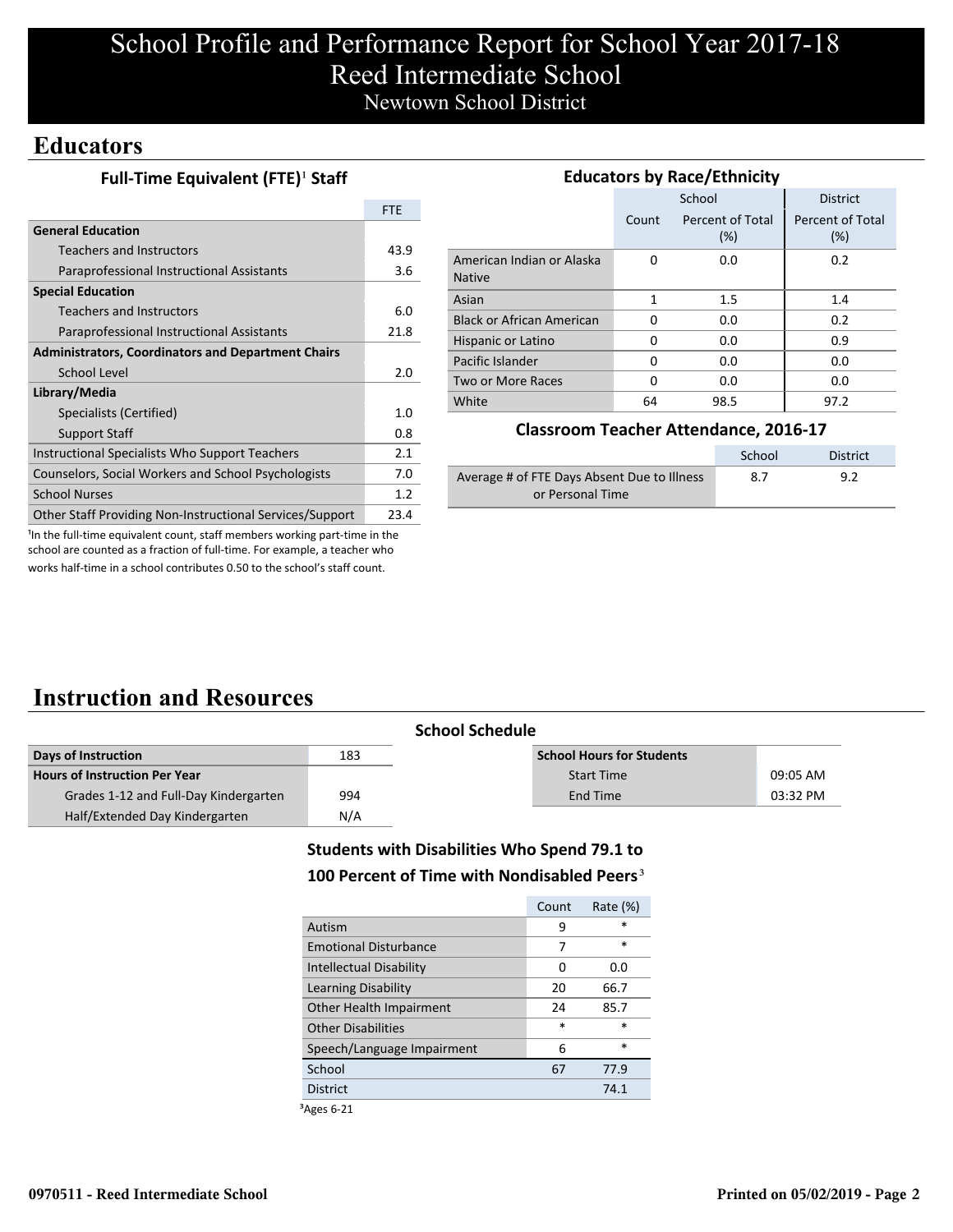# School Profile and Performance Report for School Year 2017-18 Reed Intermediate School Newtown School District

## **Performance and Accountability**

### **School Performance Index (SPI)**

A School Performance Index (SPI) is the average performance of students in a subject area (i.e., ELA, Mathematics or Science) on the state summative assessments.The SPI ranges from 0-100. An SPI is reported for all students tested in a school and for students in each individual student group. Connecticut's ultimate target for an SPI is 75. The USDOE approved Connecticut's waiver request related to statewide student assessment in science. As a result, in spring 2018, the Connecticut State Department of Education administered a NGSS Assessment Field Test for both science standard and alternate assessments. Therefore, no science data appear in the table below.

|                                              | <b>English Language Arts(ELA)</b> |            | Math     |            |
|----------------------------------------------|-----------------------------------|------------|----------|------------|
|                                              | Count                             | <b>SPI</b> | Count    | <b>SPI</b> |
| American Indian or Alaska Native             | 0                                 | N/A        | 0        | N/A        |
| Asian                                        | 21                                | 77.2       | 21       | 83.2       |
| <b>Black or African American</b>             | 12                                | $\ast$     | 12       | $\ast$     |
| Hispanic or Latino                           | 41                                | 74.7       | 42       | 66.2       |
| Native Hawaiian or Other Pacific Islander    | $\Omega$                          | N/A        | $\Omega$ | N/A        |
| Two or More Races                            | 19                                | $\ast$     | 19       | *          |
| White                                        | 547                               | 77.6       | 547      | 74.6       |
| English Language Learners                    | 11                                | $\ast$     | 12       | $\ast$     |
| Non-English Language Learners                | 629                               | 77.4       | 629      | 74.7       |
| Eligible for Free or Reduced-Price Meals     | 59                                | 68.6       | 60       | 62.1       |
| Not Eligible for Free or Reduced-Price Meals | 581                               | 77.9       | 581      | 75.5       |
| <b>Students with Disabilities</b>            | 85                                | 54.9       | 85       | 51.2       |
| <b>Students without Disabilities</b>         | 555                               | 80.5       | 556      | 77.8       |
| High Needs                                   | 132                               | 62.4       | 133      | 57.7       |
| Non-High Needs                               | 508                               | 80.9       | 508      | 78.6       |
| School                                       | 640                               | 77.1       | 641      | 74.2       |

### **National Assessment of Educational** Progress (NAEP): Percent At or Above Proficient<sup>1</sup>

|                        | <b>NAEP 2017</b>   | <b>NAEP 2013</b> |          |
|------------------------|--------------------|------------------|----------|
| <b>READING</b>         | Grade 4<br>Grade 8 |                  | Grade 12 |
| Connecticut            | 43%                | 44%              | 50%      |
| <b>National Public</b> | 35%                | 35%              | 36%      |
| <b>MATH</b>            | Grade 4            | Grade 8          | Grade 12 |
| Connecticut            | 40%                | 36%              | 32%      |
| <b>National Public</b> | 40%                | 33%              | 25%      |

<sup>1</sup>NAEP is often called the "Nation's Report Card." It is sponsored by the U.S. Department of Education. This table compares Connecticut's performance to that of national public school students. Performance standards for state assessments and NAEP are set independently. Therefore, one should not expect performance results to be the same [across Smarter Balanced and NAEP. Instead, NAEP results are meant to](https://portal.ct.gov/-/media/SDE/Student-Assessment/NAEP/report-card_NAEP-2017.pdf?la=en) complement other state assessment data. To view student subgroup performance on NAEP, click here.

### **Physical Fitness Tests: Students Reaching Health Standard**²

|                      | Percent of Students by Grade <sup>3</sup> (%) |      |      |           | <b>All Tested Grades</b> |          |
|----------------------|-----------------------------------------------|------|------|-----------|--------------------------|----------|
|                      | 4                                             | 6    | 8    | <b>HS</b> | Count                    | Rate (%) |
| Sit & Reach          | N/A                                           | 67.1 | N/A  | N/A       | 283                      | 67.1     |
| Curl Up              | N/A                                           | 83.4 | N/A  | N/A       | 283                      | 83.4     |
| Push Up              | N/A                                           | 82.3 | N/A  | N/A       | 283                      | 82.3     |
| Mile Run/PACER       | N/A                                           | 94.3 | N/A  | N/A       | 283                      | 94.3     |
| All Tests - School   | N/A                                           | 57.6 | N/A  | N/A       | 283                      | 57.6     |
| All Tests - District | 71.7                                          | 57.6 | 54.6 | 69.4      |                          | 63.2     |

 $2$ The Connecticut Physical Fitness Assessment (CPFA) is administered to all students in Grades 4, 6, 8 and 10. The health-related fitness scores gathered through the CPFA should be used to educate and motivate children and their families to increase physical activity and develop lifetime fitness habits.

 $3$ Only students assessed in all four areas are included in this calculation.